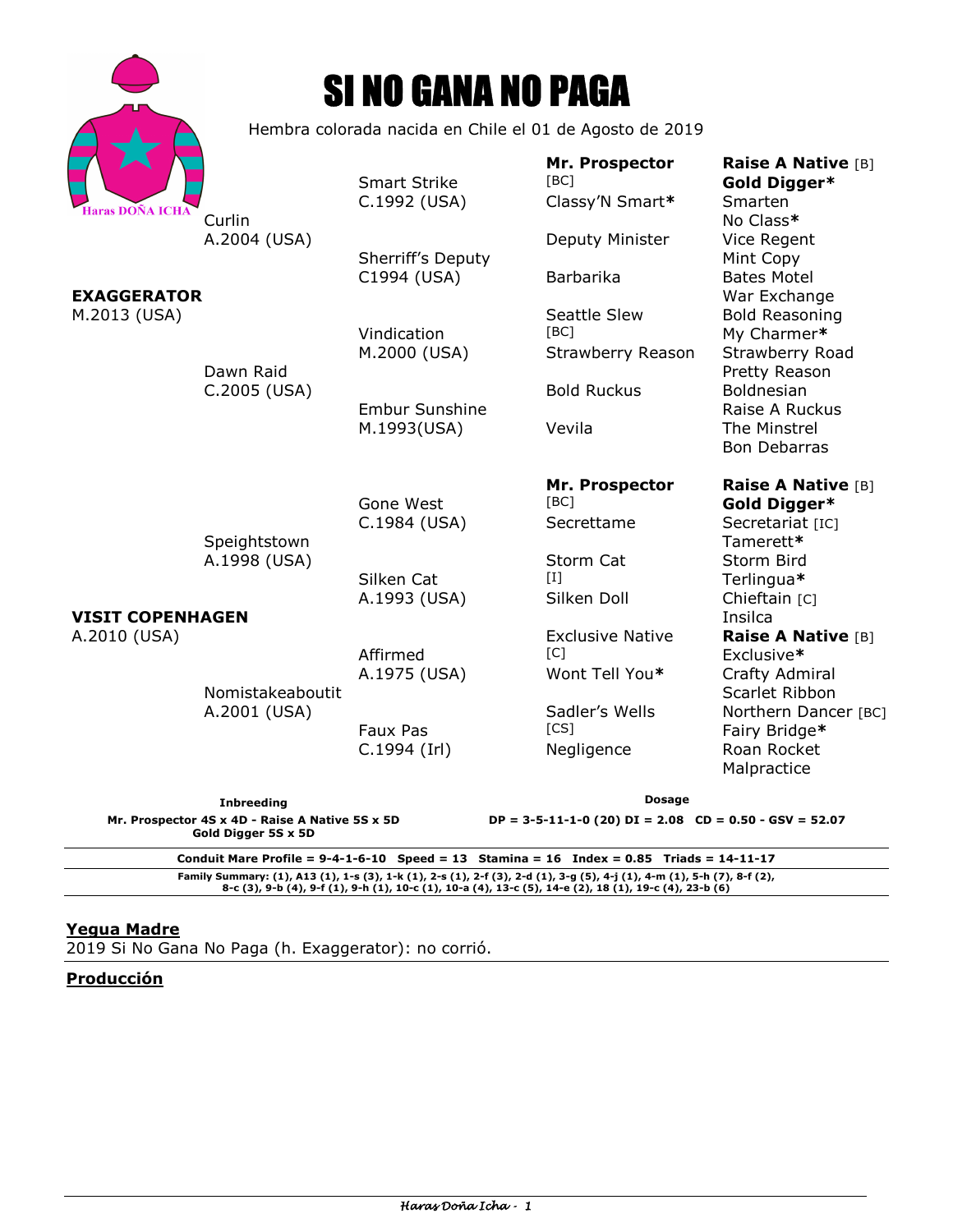# **LINEA PATERNA**

**EXAGGERATOR** (**2013**). Ganador de 6 cs. a los 2 y 3 años en USA, incl. Preakness S **(Gr.1)**, Santa Anita Derby **(Gr.1)**, betfair Haskell Invitational S **(Gr.1)**, Saratoga Special S **(Gr.2)**, Delta Downs Jackpot S **(Gr.3)**; 2° Kentucky Derby **(Gr.1)**, Claiborne Breeders' Futurity **(Gr.1)**, San Vicente S **(Gr.2)**; 3° San Felipe S **(Gr.2)**; 4° Sentient Ket Breeders' Cup Juvenile **(Gr.1)**. Ganó en premios US\$ 3,581,120.

**EXAGERRATOR**, es padre en USA de **GAGETOWN** (2 cs. a los 2 y 3 años, incl. Prairie Mile S; 2° Sugar Bowl S, Animal Kingdom S; 3° Iowa Derby**-L**, St. Louis Derby Sponsored by Fanduel Sportsbook; 4° Bachelor S**-L**. US\$ 187,012), **XTREMA** (4 cs. a los 2 y 3 años, incl. Jack Hardy S, Manitoba Oaks; 3ª My Trusty Cast S; 4ª Pocahontas S**-Gr.3**, Runhappy Juvenile S. US\$ 113,144), **MEZZOGIORNO** (ganador a los 2 años en Rusia del Russia Kuban River S**-Gr.2**), **PACIFIC COAST** (2 cs. a los 2 años en 3 actuaciones, incl. Best Of Ohio Miss Ohio S. US\$ 78.900), **SEA LEVEL** (2 cs. a los 2 años en 3 actuaciones, incl. E.L. Gaylord Memorial S; 2° My Trusty Cat S. US\$ 68,400), **BEE EXXTRAVAGANT** (2 cs. a los 2 y 3 años, incl. Inaugural S. US\$ 24,381), **Crew Dragon** (3 cs. a los 3 años; 2° Columbia S**-L**, Runhappy Oceanside S. US\$ 144,165), **Color Of Dawn** (ganadora a los 2 años; 2° My Trusty Cast S. US\$ 78,428), **Director's Cut** (ganado a los 2 años; 2° Sharp Susan S. US\$ 62,916), **Perfect Mistake** (2 cs. a los 2 y 3 años; 3° Runhappy Juvenile S. US\$ 57,311), **Mama Said No** (3ª My Trusty Cat S. US\$ 14,170), A Real Hero (ganadora a los 2 años; 4ª Arizona Oaks. US\$ 36,495), etc...

En Chile de Tres Pueblos (ganador a los 2 años), Rodelindo Crack (ganador a los 3 años), etc.

## **LINEA MATERNA**

## **1ª madre**

2010 Visit Copenhagen (h. Speightstown): ganadora a los 3 años en Inglaterra. Ganadora a los 4 años en Suecia. Ganó en premios US\$ 24,362. Importada de USA en 2017. Murió, 2019. Madre de:

2016 Michelles Fault (h. War Command): 2 figs. en 5 actuaciones en USA. US\$ 12,901.

2017 Azucar Rubia (h. Competitive Edge): ganadora en su debut a los 3 años y 4 figs. en sólo 6 actuaciones. En la reproducción.

2018 Trottolina Amorosa (h. Strong Mandate): ganadora a los 3 años. En la reproducción.

2019 Si No Gana No Paga (h. Exaggerator): **ver arriba**.

## **2ª madre**

01 **Nomistakeaboutit** (h. Affirmed): ganadora de 2 cs. a los 3 años en Canadá y USA; 2ª Flaming Page Stakes **(L)**. US\$ 127,375. Madre de:

- 08 **Stentorian** (cast. Street Cry): 5 en Inglaterra e Irlanda; 2º Veuve Clicquot Vintage Stakes **(Gr.2)**, Golden Fleece Stakes. £ 48,377.
- 10 Visit Copenhagen (h. Speightstown): **ver arriba**.
- 11 Dellarobia (h. Tapit): ganadora en USA. US\$ 42,444. En la reproducción.
- 12 Seven Skies (h. Quality Road): no corrió en USA. En la reproucción.
- 14 General Sir (m. Street Cry): fig. en Francia en 3 actuaciones.

16 Landon (h. Pioneerof The Nile): ganadora a los 3 años en USA. US\$ 32,749.

#### **3ª madre**

94 Faux Pas (h. Sadler's Wells): disputó 7 cs. en Irlanda. Exportada a Canadá. Es hermana materna de **NEGLIGENT** (*Campeona 2 Años en Inglaterra*), **ALA HOUNAK**, **ALA MAHLIK**, **Dannec**, **Manaafis**. Madre de:

99 Comtesse Noire (h. Woodman): fig. en Inglaterra. US\$ 12,300. Madre de:

- 04 **SUBITODOPO** (m. Fraam): 10 cs. en Italia, incl. Premio F. Cadoni; 3º 99 Criterium Labronico, Premio Toscana. US\$ 245,960.
- 01 **Nomistakeaboutit** (h. Affirmed): **ver arriba**.
- 04 **SANS SOUCI ISLAND** (h. Chester House): 3 cs. a los 3 años en in Canadá, incl. Carotene Stakes; 2ª Tattling Staks **(L)**. US\$ 228,016. Madre de
	- 10 **RIVER SEVEN** (cast. Johannesburg): 3 cs. en Canadá, incl. Grey Stakes **(Gr.3)**, Labeeb Stakes, dos veces; 2º Breeders' Stakes, Vandal Stakes, Prince Of Wales Stakes; 3º Nijinsky Stakes **(Gr.2)**, Connaught Cup Stakes **(Gr.2)**, Clarendon Stakes; 4º Ricoch Woodbine Mile Stakes **(Gr.1)**, King Edward Stakes **(Gr.2)**, Sky Classic Stakes (Gr.2), Queenston Stakes. Ganador de 2 cs. en 3 actuaciones en USA, incl. Commonwealth Turf Stakes **(Gr.3)**, Harlan's Holiday Stakes-**récord** en 1.700 mts. en 1:41 3/5, Gulfstream Park. US\$ 810,266.
	- 11 **Henry's Island** (h. Stormy Atlantic)2 cs. a los 2 y 3 años en Canadá; 3ª Glorious Song Stakes **(L)**. US\$ 140,727. Madre de:
	- 16 **Lady Azalea** (h. Mineshaft): ganadora en Canadá; 2ª Princess Elizabeth Stakes. US\$ 131,264.
- 10 Uniformly Yours (h. Grand Slam): disputó 6 cs. en USA. Madre de: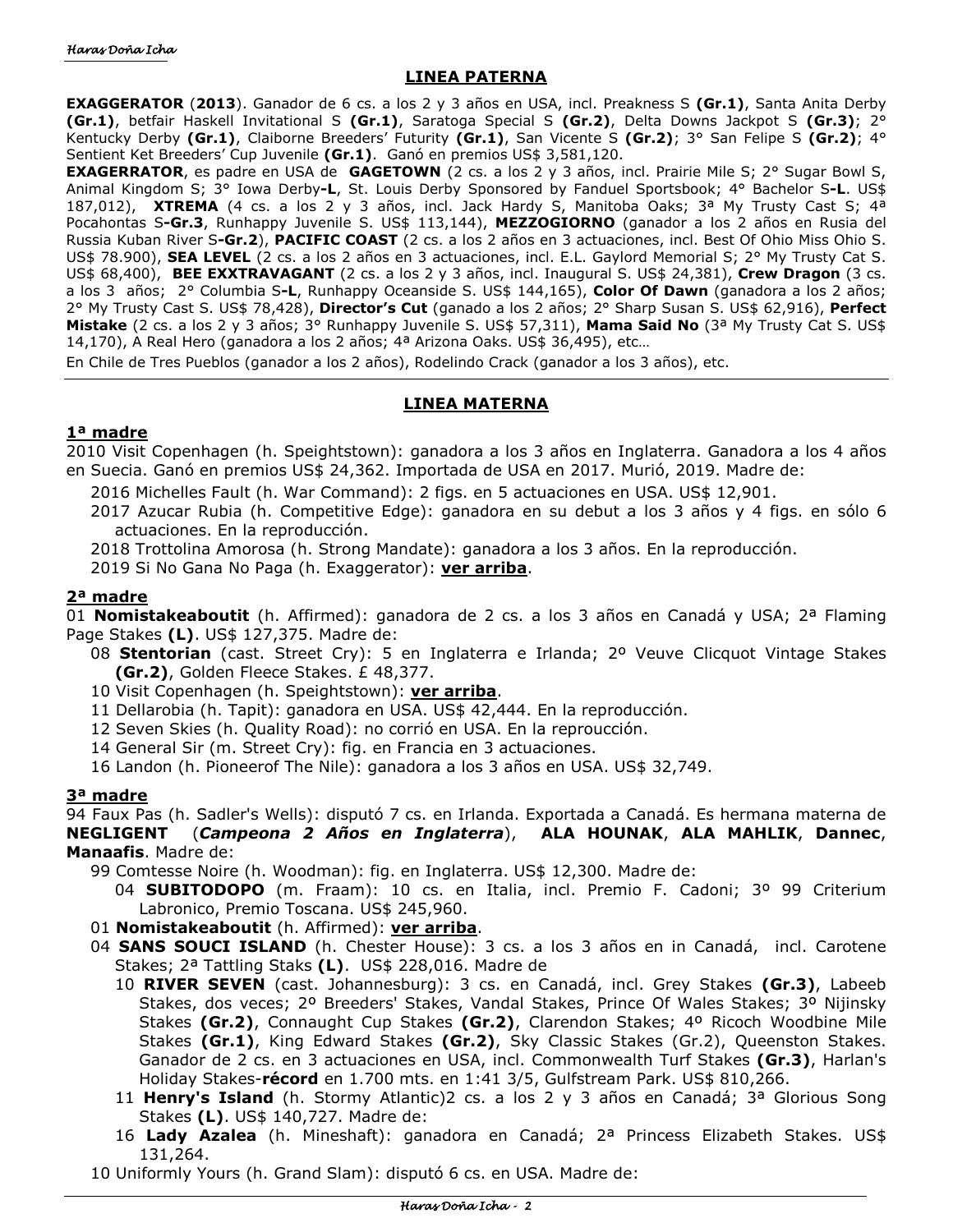#### Haras Doña Icha

- 15 **ENCHANTED GHOST** (h. Ghostzapper): 4 cs. en USA, incl. Wide Country S, Marylnd Racing Media Stakes; 2ª Susquehanna Stakes; 3ª Marshua S, Conniver Stakes. US\$ 271,182.
- 17 **SAFFLESLY** (h. More Than Ready): 2 cs. en USA, incl. Miss Grillo Stakes **(Gr.3)**, Lake George Stakes **(Gr.3)**. US\$ 226,750.
- 12 **Zia** (h. Munnings): ganadora a los 3 años en USA; y en Canadá 3ª Star Shoot Stakes **(L)**. US\$ 72,817. Madre de ganadores.

# **4ª madre**

- 75 Negligence (h. Roan Rocket): fig. en Inglaterra. Madre de:
	- 83 **ALA MAHLIK** (h. Ahonoora): 2 cs. en Inglaterra; 2ª Musidora Stakes **(Gr.3)**; 3ª Nell Gwyn Stakes **(Gr.3)**; 4ª 1000 Guineas **(Gr.1)**. Y en Canadá 3ª Boiling Spring Stakes **(Gr.3)**. US\$ 66,941. Madre de:
		- 90 Mali (h. Storm Bird): ganadora en Francia. Madre de:
			- 95 **Occhi Verdi** (h. Mujtahid): ganadora a los 2 años en Inglaterra. Ganadora a los 3 años en USA; 3ª Las Virgenes Stakes **(Gr.1)**; 4ª Santa Anita Oaks **(Gr.1)**. US\$ 102,223. Madre de ganadores.
			- 98 **Alexander Express** (h. Sri Pekan): ganadora en Irlanda; 3ª Victor McCalmont Memorial Stakes **(L)**. £ 13,544. Madre de ganadores.
		- 95 Division Bell (h. Warning): no corrió en Inglaterra. Madre de:
			- 00 **Sharpbill** (h. Eagle Eyed): 3 cs. en USA; 3ª Honeymoon Breeders'Cup Handicap **(Gr.2)**. US\$ 105,536.
		- 96 Brandish (h. Warning): fig. en Inglaterra. Madre de:
			- 01 Sans Revere (h. Foxhound): ganadora en Inglaterra. Madre de:
				- 07 Es Un Clin D'Oeil (m. Chineur): ganador en Inglaterra; 4º Anglesey Stakes **(Gr.3)**. £ 18,954.
		- 06 Sirenita (h. Mull Of Kintyre): 8 cs. en España. Madre de:
			- 13 **THRONES GAME** (h. Soldier Of Fortune): ganadora en Francia y 5 cs. en Suiza, incl. Swiss Oaks.
	- 84 **ALA HOUNAK** (m. Sexton Blake): 6 cs en Inglaterra, incl. March Stakes; 4º Ormonde Stakes **(Gr.3)**. US\$ 115,167.
	- 87 **NEGLIGENT** (h. Ahoonora): *Campeona 2 Años en Inglaterra, 1989*. Ganadora a los 2 años en Inglaterra del Rockfel Stakes **(Gr.3)**; 3ª 1000 Guineas **(Gr.1)**, Strensall Stakes **(L)**. £ 49,273. Murió, 2006. Madre de:
		- 93 Shawanni (h. Shareef Dancer): ganadora en Inglaterra. Madre de:
			- 99 Twilight Sonnet (h. Exit To Nowhere): 2 cs. en Inglaterra. Madre de:
				- 05 Bobby Jane (h. Diktat): disputó 8 cs. en Inglaterra. Madre de:
					- 14 **SECOND THOUGHT** (m. Kodiac): 6 cs. en Inglaterra, incl. Spring Cup Stakes **(L)**, Hyde Stakes **(L)**, Lady Wulfruna Stakes **(L)**; 2º Sandy Lane Stakes **(Gr.2)**. £ 180,044.
			- 00 **SHANTY STAR** (m. Hector Protector): 4 cs. en Inglaterra, incl. Queen's Vase **(Gr.3)**, Richmond Conditional Stakes; 3º Derby Trial Stakes **(Gr.3)**, Godolphin Stakes. £ 244,959.
			- 01 Shazana (h. Key Of Luck): disputó 4 cs. en Inglaterra. Madre de:
				- 09 Bobs Her Uncle (h. Fair Mix): ganadora en Inglaterra. £ 6,690. Exportada a Bahrein, 2014. Madre de:
					- 15 **DALEEL** (m. Cityscape): 5 cs. en Bahrein, incl. Al Adiyat Racing Cup; 2° Bahrain Derby, His Majesty The King Cup; 3° Bahrain Petroleum Cup, His Royal Crown Prince Cup.
					- 16 **Dareej** (cast. Angel Falls): ganador en Bahrein; 2° Bahrein Derby.
			- 04 HINTON ADMIRAL (cast. Spectrum): 4 cs. en Inglaterra, incl. Doncaster Stakes; Spring Cup; 2º Pavilion Stakes. US\$ 164,861.
			- 06 Scarlet Empire (h. Red Ramson): no corrió. Madre de:
				- 09 **DANCHAI** (cast. Authorized): 2 cs. en Inglaterra. Ganador en Australia del Ipswich Cup **(L)**; 2º Japan Racing Association Plate **(Gr.3)**, BRC Chairman's Handicap **(Gr.3)** AUS\$ 212,055.
			- 07 **ARCTIC** (cast. Shamardal): 3 cs. en Irlanda, incl. Round Tower Stakes **(Gr.3)**, Grangecon Stud Stakes; 3ª Phoenix Sprint Stakes **(Gr.3)**. £ 100,747.
			- 08 **Shropshire** (m. Shamardal): ganador en Inglaterra; 3º Greenham Stakes **(Gr.3)**. £ 8,623.
			- 10 **SKY LANTERN** (h. Red Clubs): 6 cs. en Inglaterra e Irlanda, incl. 1000 Guineas Stakes **(Gr.1)**, Coronation Stakes **(Gr.1)**, Sun Chariot Stakes **(Gr.1)**, Moyglare Stud Stakes